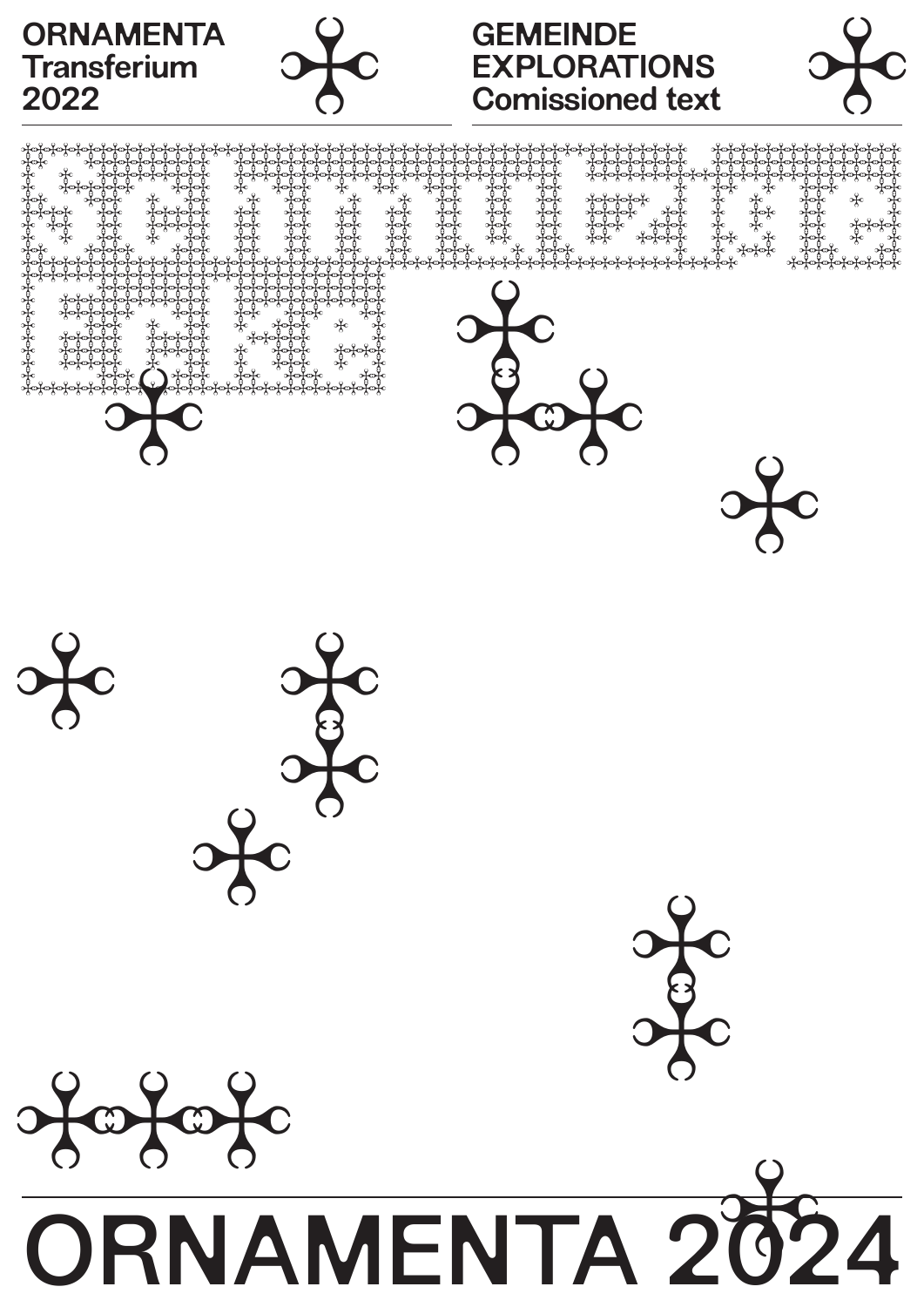### ORNAMENTA **Transferium** 2022

#### SCHMUTZIGE ECKE: INTO THE FUTURE THROUGH HISTORICAL CONSCIOUSNESS David Cross Kane

Writing in his essay 'The Anxiety of the Engineer' Ernst Bloch describes an urban fear as one of "detachment and distance from the natural landscape."<sup>1</sup> There can be little doubt that as the 20th century progressed towards the 21st century, natural and physical landscapes have morphed and transmutated into hybrid topographies. In the contemporary sense, these spaces are where the natural, physical, and digital collide indicating enlightenment, yet at the same time voids open up competing ideologies and selfinterest merge. Confounded by the fact that in today's world we are surrounded by a swarm of ethereal personalized algorithms and self-constructed safe spaces meaning we can live in oblivion of unpleasant, polarizing opinions and dark, historical truths. Yet, due to this ability to form customized-narrative silos, so-called digital utopias, risk detachment and alienation from the physical world by committing to voluntary acts of forgetting and confining the past to history into digital swarms. German Korean philosopher Byung-Chul Han argues that these digital swarms are fleeting in nature and as a result "no political energy wells up... unable to call dominant power relations into question." 2 Yet, learning to cope and live with the problematics that can emerge from the dark, dirty corners of history and hold dominant powers accountable means we harness the potential to overcome the problematic of historicization. In turn, these lead toward a greater understanding of not just our present but also our future by turning historical memory into historical consciousness. The potential to imagine a future whilst remaining historically conscious is to take utopian ideas and cast a light upon them and bring them into our everyday physical practices once again.

Utopia is often misunderstood as an ideology and often met with caution, justifiably so, since perverted forms of utopianism were present in the dark utopian projects of Nazi Germany, the Soviet Union, and the earlier modern European enterprise that underpinned early colonialism. Throughout the late 20th and early 21st centuries spectacle and advertising came to appropriate what utopia was attempting to convey; a desire for a better world with better selves. Capitalism consumed the utopian impulse and made it cynically anti-utopian. In 1964, Theodore W. Adorno and Ernst Bloch discussed the fate and possibility of utopia, along with its paradoxical nature and anachronistic tendencies. They declared that "something's missing" and pointed toward the possibility of the desire for an alternative future.3 One of the architectural modes that seemed to rally to this cry for an alternative future was the "Béton Brut" architectural movement which was commonly known as Brutalism and flourished between the 1950s and 1970s. From its inception this movement was utopian in essence, harnessing architecture as a social tool, creating affordable homes for the many; seen as a positive option for progressive, modern urban housing and city administration. However, brutalist architecture in fiction and film has shaken this image off and has relinquished its role as "the guardian of social balance"<sup>4</sup>; with brutalist architecture often cast into the role as headquarters for oppressive regimes and as cold and sterile environments in areas of decay or trouble.

In June of 1963, the jury of Pforzheim's town hall competition awarded Stuttgart-born architect Rudolph Prenzel first prize for his design Neues Rathaus.<sup>5</sup> Prenzel was then entrusted with the planning and running of the project to realize his proposal,

### GEMEINDE EXPLORATIONS Comissioned text

ORNAMENTA<br> **SCHAULTZIGE ECKE: INTO THE FUTURE<br>
SCHAULTZIGE ECKE: INTO THE FUTURE<br>
SCHAULTZIGE ECKE: INTO THE FUTURE<br>
THROUGH HISTORICAL CONSCIOUSNESS<br>
David Cross Kane<br>
National Cross Kane<br>
National Cross Cape (Apt for a c** with construction beginning in mid-1968. The concrete structure dominates its surroundings; the striking concrete brutalist structure defiantly interrupts the surrounding landscape. Apt for a city that crashes against the idyllic backdrop of the Northschwartzwald like a wave of grey gradients. Prenzel's imprint was one of abstract mimetic practices colliding in a constructively conceived design of this city hall, creating a brutalist monument that unleashes both site- and context-bound potential prevalent in the city. The building was a radical departure from the neo-classical town hall that had stood in its place until being destroyed after the city was heavily bombed by the allies during the Second World War in an attack in which around 17,000 lives were lost in just 22 minutes: these agonizing moments are now commemorated just in front of the town hall at Platz der 23rd Februar, 1945.

> When inaugurated in 1973, Neues Rathouse was met with both its plaudits and critics, the bright concrete surfaces, and plaza contrasting with dark underpasses and sharp edges in a confusing fashion where dramatic open spaces are surrounded by shadowy corners. Perhaps Prenzel's vision was too heavy in this way, as rather than instilling a sense of democracy and moving towards the utopian potential of the city, as he intended, it instead, at first glance, seemed completely detached from itself, history, and imposing itself on the surrounding nature of the Nordschwartzwald area. Its form could be perhaps understood as emblematic of the latent urban fears that remain in a post-war city trying to claw its way out of the rubble and destruction of Pforzheim's fateful war day. Yet, in 2005 Neues Rathouse achieved heritage landmarked status as the local council declared it a cultural monument, preserving the future of the building and cementing its place at the heart of the city. The building now fulfils the promise of Prenzel's early utopian vision, both in function and in form Neues Rathaus is also indicative of Pforzheims spirit as a city. Once the nation's centre for watchmaking and gold, there is a general consensus that rolling around in the dirt is no way to get clean, but the attitude is that history shouldn't be brushed under the proverbial carpet either. Yet, in the intervening years since the end of the war and Prezel's design, the city has struggled to find its cultural identity and deal with the aftermath of a war started by the Nazi regime and controversially finished by the allied forces.

Writing in response to the allied bombing of Pforzheim in 1945, German Modernist Alfred Döblin stated, "Utterly vanished from the surface of the earth, razed completely to the ground, smashed to bits and pieces. No soul left here. Pforzheim – you have been wiped from the world's atlas.<sup>6</sup> While Döblin lamented the destruction of the city and confined it to history, the people of Pforzheim, with the help of French and American forces, set to work on a project to rebuild and revitalize the city. However, Döblin's words reverberated loudly as the removal of bodies, ruins, and debates about reconstruction circulated in the first decade after the war. Christian Groh states, "the reconstruction radically altered the city's appearance. City planners designed an urban space to suit modern individual traffic with all the commodities for shoppers and all the disadvantages this entails for residents." <sup>7</sup> The residents were feeling unsettled and alienated as a city once lauded as the "Goldstadt" – after its jewellery and watchmaking industry – was now being shaped around the automobile and consumer capitalism. This kind of rebuild permits the disorientation of both the community and individuals within a series of non-places that withhold the ability to fully recognise the surrounding landscape instead creating a fictional city detached from its social reality:

# his design *Neues Rathaus*.<sup>5</sup> Prenzel was then entrusted with the planning landscape instead crea<br>the planning and running of the project to realize his proposal, city detached from its social reality: ORNAMENTA 2024